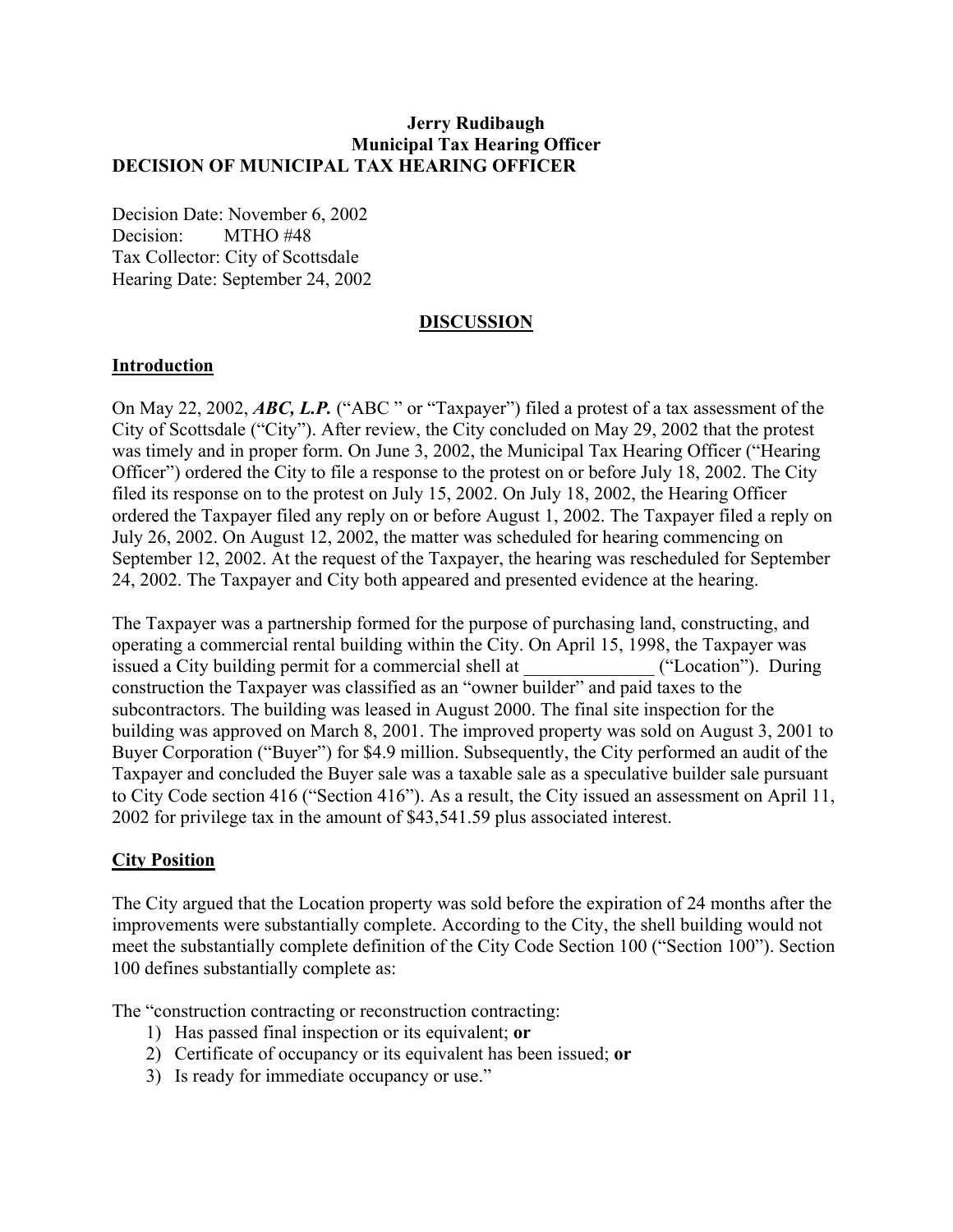The City asserted that the final inspection of Location property occurred on March 9, 2001. According to the City, the Taxpayer had previously requested final site inspections on October 27 and 30, 2000 and February 1 and 6, 2001 and they were all rejected. The City indicated that a Certificate of Occupancy is issued when a structure is completed and deemed safe to occupy by the City. In this case, a Temporary Certificate of Occupancy was issued on March 9, 2001 after the final inspection. Further, the City argued that the Location property was not substantially complete as of August 27, 1999 because it was entered on the property tax roll as only 65 percent complete because it had no interior finish at that time. The City asserted that additional evidence that the property was not substantially complete in August 1999 was the fact that a building permit was issued on November 30, 2000 for \$278,037 of tenant improvements for the Location property. Lastly, the City asserted the Location property had no running water until February 2001. Based on the above, the City argued the Location property was not substantially complete until March 8, 2001 and thus the sale to Buyer on August 3, 2001 was within 24 months of the completion date. Accordingly, the City requested the tax assessment of the speculative builder sale be upheld.

## **Taxpayer Position**

The Taxpayer asserted that on April 15, 1998 it pulled a building permit for the building of a shell building. According to the Taxpayer, a shell is approximately 65 percent complete compared to a totally built-out building. The Taxpayer indicated this was done because they did not know whether the building would be leased to a single tenant or multiple tenants. The Taxpayer argued that the shell building was completed on January 25, 1999. In support of its argument, the Taxpayer provided a Certificate of Substantial Completion ("Certificate") from its architect dated January 25, 1999 as well as a letter from an independent architect of the lender indicating the shell portion of the project was 100 percent complete. After completion of the shell, the Taxpayer attempted to lease the building. On May 1, 1999, the Taxpayer entered into an agreement with JKL Real Estate Group, Inc. ("JKL") which granted JKL the exclusive right to negotiate a lease for the shell property. JKL was unable to lease the property and on February 7, 2000 the Taxpayer entered into an agreement with DEF Commercial Real Estate Services Company ("DEF"), which granted DEF the exclusive right to negotiate a lease for, the shell property. DEF was successful in negotiating a lease with TENANT Corporation ("TENANT"). On July 28, 2000, TENANT took possession and control of the finished shell building. Subsequently, TENANT's contractor Contractor Construction Co. ("Contractor") pulled a permit on November 30, 2000 to build out the interior of the building shell. On March 8, 2001, the tenant improvement was completed and the City approved a Certificate of Occupancy. On August 3, 2001, the Taxpayer sold the building to Buyer. Based on the above, the Taxpayer argued that the speculative builder tax does not apply since there was over 24 months between the time the shell building was substantially complete and the sale of the building to Buyer.

### **ANALYSIS**

Based on the evidence, the Hearing Officer concludes that the Taxpayer intended to build a shell building and lease it out. This conclusion is reached because the building permit specified it was for a shell building, the Taxpayer attempted to lease the shell building commencing on May 1,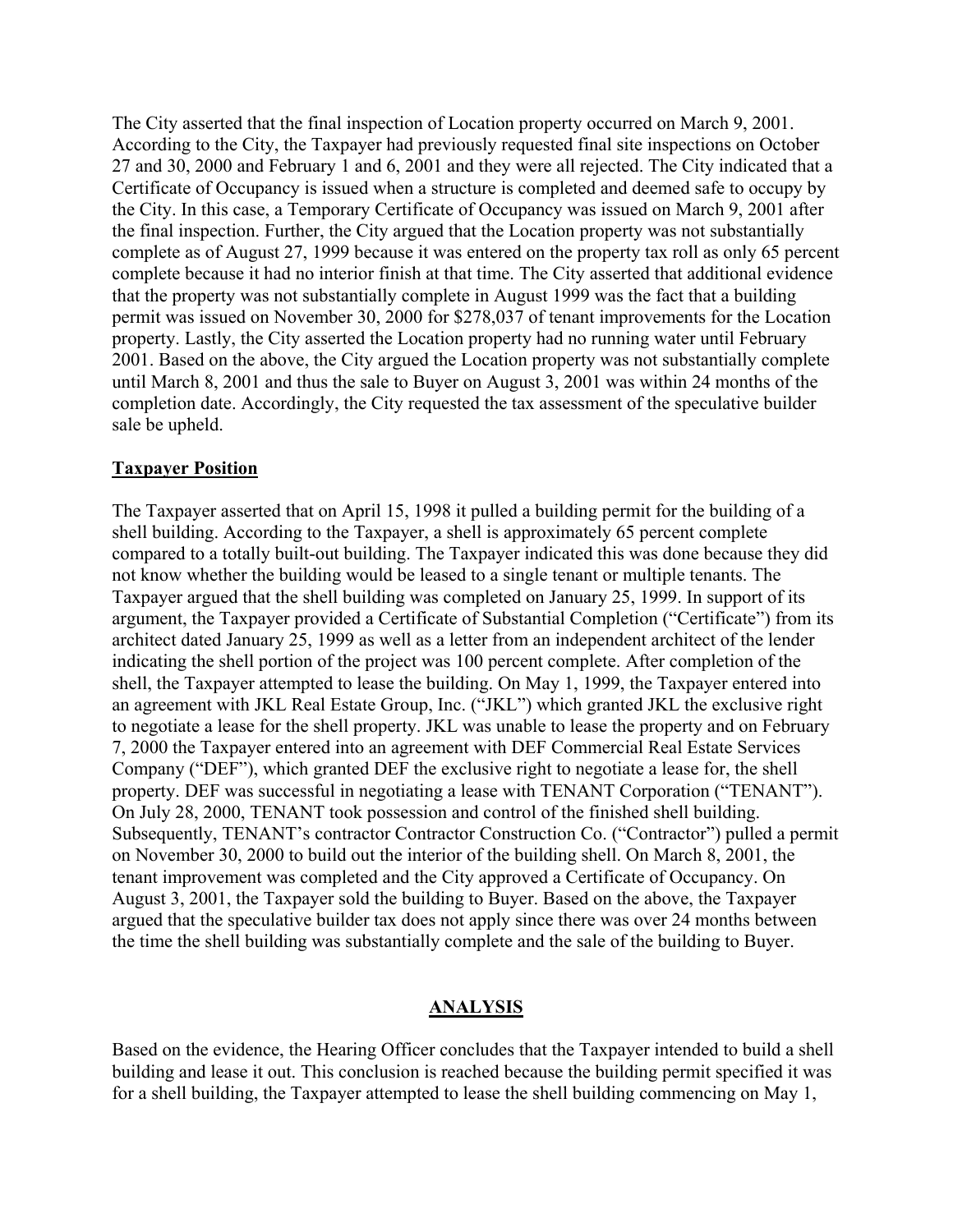1999, and the Taxpayer actually leased the shell building commencing on July 28, 2000. The primary issue presented in this case is whether or not a shell building can ever be substantially complete pursuant to Section 100. The improvements are substantially complete if one of the three prongs of Section 100 is met. Clearly, prong No. 2 could not be met by completion of the shell building because the City does not issue a Certificate of Occupancy until the interior is completed. By definition, the shell building interior is not completed. Also, prong No. 1 did not appear to be met, as there was no final inspection until March 12, 2001. That only leaves prong No. 3 on whether or not the shell building was ready for "immediate occupancy or use." Generally, the City equated occupancy and use. Under the City's argument, a shell building could never pass the test of being "substantially complete". The Hearing Officer is unable to conclude that "immediate occupancy" and "use" are equivalent. We must conclude the drafters of the language had a purpose in their inclusion of "use" as well as occupancy. The evidence supports the Taxpayer's assertion that the shell building was being built as their end product, which was then to be leased out to a third party to make whatever interior improvements they so desired.

Based on the evidence, we -conclude that the shell building was substantially complete for its intended use on January 25, 1999 based on the Certificate from the Taxpayer's architect and the corroboration from the independent architect of the lender. At that point, the Taxpayer had completed its end project and attempted to lease the shell building as is without completion of the interior. The Taxpayer was ultimately successful in negotiating a lease with TENANT who took possession of the shell building and began to make lease payments on the shell building. The Taxpayer made no improvements to the shell building either prior to entering the lease agreement or afterwards. The tenant, TENANT, made substantial improvements to the interiorfor its own use. Based on all the above, the Hearing Officer concludes that the Taxpayer constructed a 'shell building on the Location property, which was substantially completed for its intended use on January 25, 1999. The Taxpayer made no additional improvements for the building to be leased out. As a result, the sale of the improved property on August 3, 2001 was after 24 months had expired since the Taxpayer substantially completed their improvements. Accordingly, the Taxpayer's protest is granted as there was no speculative builder sale pursuant to Section 416.

### **FINDINGS OF FACT**

- 1. On May 22, 2002, the Taxpayer filed a protest of a tax assessment of the City.
- 2. After review, the City concluded on May 29, 2002 that the protest was timely and in the proper form.
- 3. On June 3, 2002, the Hearing Officer ordered the City to file a response to the protest on or before July 18, 2002.
- 4. The City filed its reply on July 15, 2002.
- 5. On July 18, 2002, the Hearing Officer ordered the Taxpayer to file any reply on or before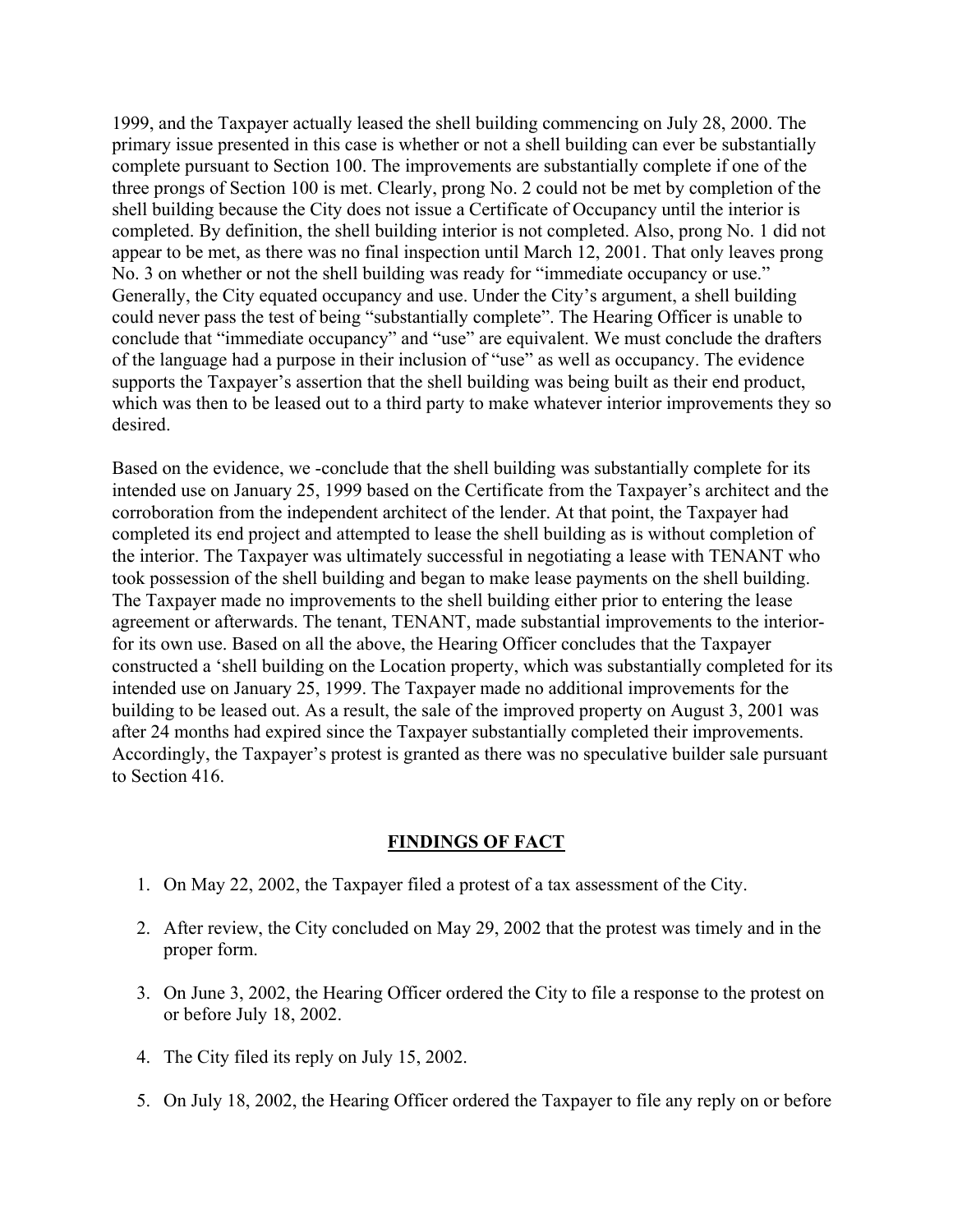August 1, 2002.

- 6. The Taxpayer filed a reply on July 26, 2002.
- 7. A hearing was held on September 24, 2002.
- 8. The Taxpayer was a partnership formed for the purpose of purchasing land, constructing, and operating a commercial rental building within the City.
- 9. On April 15, 1998, the Taxpayer was issued a City building permit for a commercial shell at Location.
- 10. During construction, the Taxpayer was classified as an "owner builder" and paid taxes to the subcontractors.
- 11. The Location property was sold to Buyer on August 3, 2001.
- 12. On April 11, 2002, the City assessed the Taxpayer as a speculative builder on the sale to Buyer for privilege tax in the amount of \$43,541.59.
- 13. A building shell is approximately 65 percent complete compared to a totally built-out building.
- 14. The Taxpayer provided a Certificate from its architect and a- letter from an independent architect of the lender that the shell building was 100 percent complete on January 25, 1999.
- 15. On May 1, 1999, the Taxpayer entered into an agreement, which granted JKL the exclusive right to negotiate a lease for the shell building..
- 16. JKL was unable to lease the building and on February 7, 2000, the Taxpayer entered into an agreement, which granted DEF the exclusive right to negotiate a lease for the shell building.
- 17. On July 28, 2000, the Taxpayer entered into a lease agreement with TENANT and TENANT took possession of the shell building and began making lease payments to the Taxpayer.
- 18. Subsequently, TENANT's contractor pulled a permit on November 30, 2000 to build out the interior of the building.
- 19. On March 8, 2001, the tenant improvement was completed and the City approved a Certificate of Occupancy.
- 20. A Certificate of Occupancy will not be issued for a shell building because the interior is not completed.